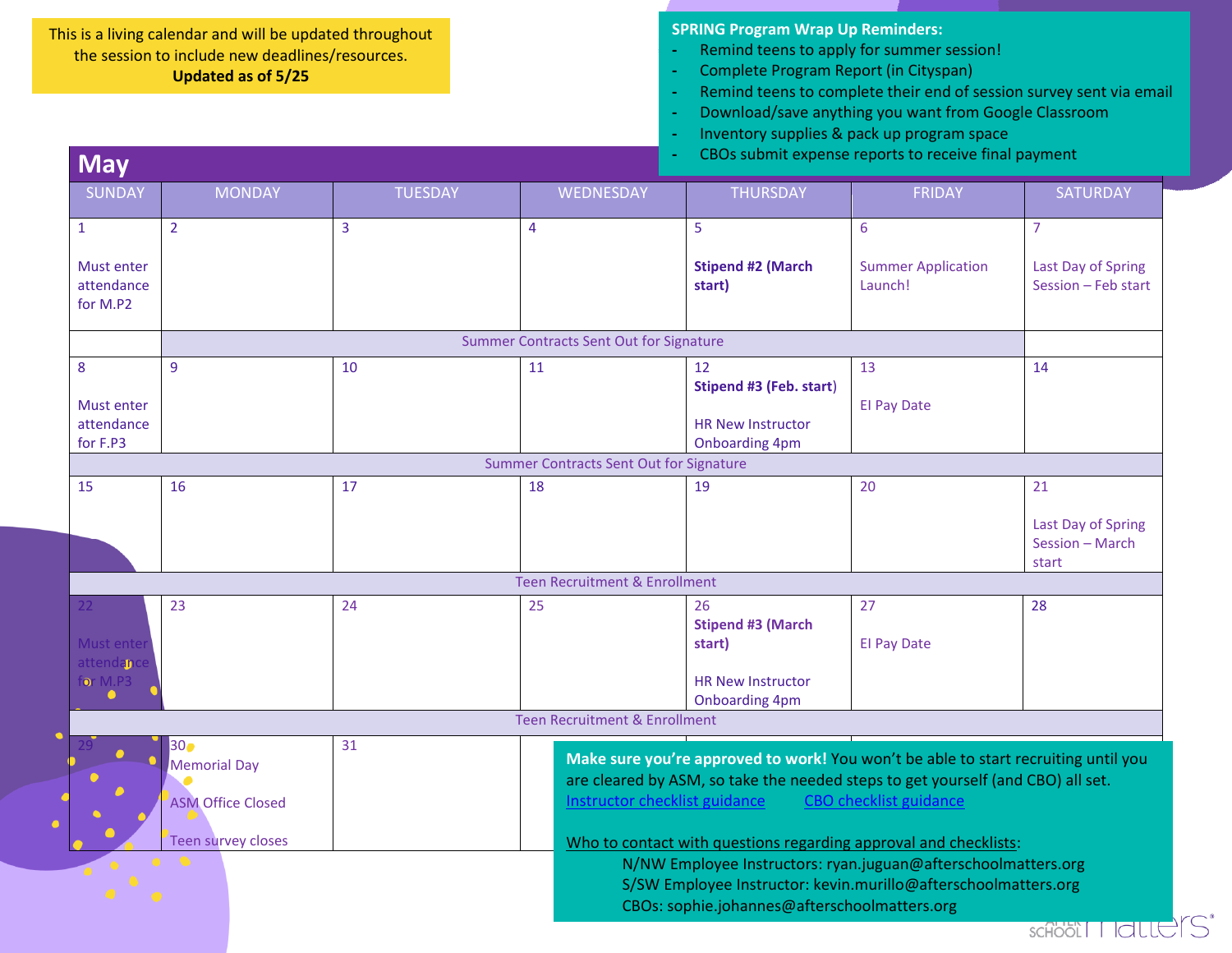| <b>June</b>                       |                                              |                                                                                          |                                                       |                                                           |                                                                                                                       |                                      |  |  |
|-----------------------------------|----------------------------------------------|------------------------------------------------------------------------------------------|-------------------------------------------------------|-----------------------------------------------------------|-----------------------------------------------------------------------------------------------------------------------|--------------------------------------|--|--|
| <b>SUNDAY</b>                     | <b>MONDAY</b>                                | <b>TUESDAY</b>                                                                           | WEDNESDAY                                             | <b>THURSDAY</b>                                           | <b>FRIDAY</b>                                                                                                         | SATURDAY                             |  |  |
|                                   | <b>Interview and Enrollment Guide</b>        |                                                                                          | $\mathbf{1}$                                          | $\overline{2}$<br><b>CBO Spring Expense</b><br>report DUE | $\overline{3}$<br>٠                                                                                                   | $\bullet$                            |  |  |
| <b>ASM HERE -- SYEP/DFSS HERE</b> |                                              |                                                                                          | <b>Instructor How To:</b><br><b>Interview</b> 4pm     | Instructor program                                        |                                                                                                                       |                                      |  |  |
|                                   |                                              |                                                                                          | Teen Recruitment & Enrollment                         | report DUE                                                |                                                                                                                       |                                      |  |  |
|                                   |                                              |                                                                                          |                                                       |                                                           |                                                                                                                       |                                      |  |  |
| 5                                 | 6                                            | 7                                                                                        | 8                                                     | $\overline{9}$                                            | 10<br><b>El Pay Date</b>                                                                                              | 11                                   |  |  |
|                                   |                                              | <b>HR New Instructor</b>                                                                 | <b>Instructor How To:</b>                             | <b>Stipend Corrections</b>                                |                                                                                                                       |                                      |  |  |
|                                   |                                              | <b>Onboarding 4pm</b>                                                                    | Enroll 4pm                                            | <b>Date</b>                                               | <b>CPS Last Day of School</b>                                                                                         |                                      |  |  |
|                                   |                                              |                                                                                          |                                                       | <b>New Instructor Tech</b><br><b>Training 3pm</b>         | New Instructor Institute<br>10am                                                                                      |                                      |  |  |
|                                   |                                              |                                                                                          | <b>Teen Recruitment &amp; Enrollment</b>              |                                                           |                                                                                                                       |                                      |  |  |
| 13<br>14<br>12                    |                                              |                                                                                          | 15                                                    | 16                                                        | 17                                                                                                                    | 18                                   |  |  |
|                                   |                                              |                                                                                          |                                                       |                                                           |                                                                                                                       | Juneteenth                           |  |  |
|                                   | In Person Safety                             | <b>Planning and Preparing</b>                                                            | Intro to Race and                                     | <b>Cultivating Joy 10am</b>                               | <b>ASM Office Closed</b>                                                                                              |                                      |  |  |
|                                   | Workshop 10:30am                             | <b>Workshop 10am</b>                                                                     | <b>Racial Equity 4pm</b>                              |                                                           |                                                                                                                       | <b>Enrollment</b><br><b>Deadline</b> |  |  |
|                                   |                                              |                                                                                          | <b>Teen Recruitment &amp; Enrollment</b>              |                                                           |                                                                                                                       |                                      |  |  |
|                                   | 20                                           | 21                                                                                       | 22                                                    | 23                                                        | 24                                                                                                                    | 25                                   |  |  |
|                                   |                                              | <b>HR New Instructor</b>                                                                 | <b>Mental Health</b>                                  | <b>Disability Justice in</b>                              | <b>El Pay Date</b>                                                                                                    |                                      |  |  |
|                                   |                                              | <b>Onboarding 4pm</b>                                                                    | <b>Awareness &amp;</b>                                | <b>Youth Programs 10am</b>                                |                                                                                                                       |                                      |  |  |
|                                   |                                              |                                                                                          | <b>Intervention</b> 3pm                               |                                                           |                                                                                                                       |                                      |  |  |
|                                   | 27                                           | 28                                                                                       | 29                                                    | 30                                                        |                                                                                                                       |                                      |  |  |
|                                   |                                              |                                                                                          |                                                       |                                                           | <b>Professional Development &amp; 1:1 Support</b><br>View full workshop series HERE.<br>$\omega$<br>Email<br>$\omega$ |                                      |  |  |
|                                   |                                              | <b>Becoming Allies to Trans</b><br>Youth 4pm                                             | <b>Restorative Practices in</b><br><b>Action</b> 10am | <b>Community Care Hour</b><br>4pm                         |                                                                                                                       |                                      |  |  |
|                                   |                                              |                                                                                          |                                                       |                                                           | professional.development@afterschoolmatters.org to                                                                    |                                      |  |  |
|                                   |                                              |                                                                                          |                                                       |                                                           |                                                                                                                       |                                      |  |  |
|                                   | <b>Recruitment Resources &amp; Reminders</b> | schedule 1:1 consultation on Google Tech,<br>program planning, or instructional support. |                                                       |                                                           |                                                                                                                       |                                      |  |  |

- [Recruitment Guide](https://www.afterschoolmatters.org/wp-content/uploads/2017/01/Recruitment-Guide-2019.pdf)
- [Google Interview Form Tutorial](https://drive.google.com/drive/folders/1k5OJHNLG_GlaFXFozoldsfN1uoVb8l43)
- Use social media to get the word out, tag @afterschoolmatters
- Canva.co is an easy and free resource to create fliers and social media posts
- Activate current teens or alumni to share with their networks

SCHOOLET I LULLUS J

- **Counseling Resources and SEL office hours:** Sign up for instructional advice, curriculum planning input, or situation-specific advice from our counseling partners at Adler. Email

[sel@afterschoolmatters.org](mailto:sel@afterschoolmatters.org)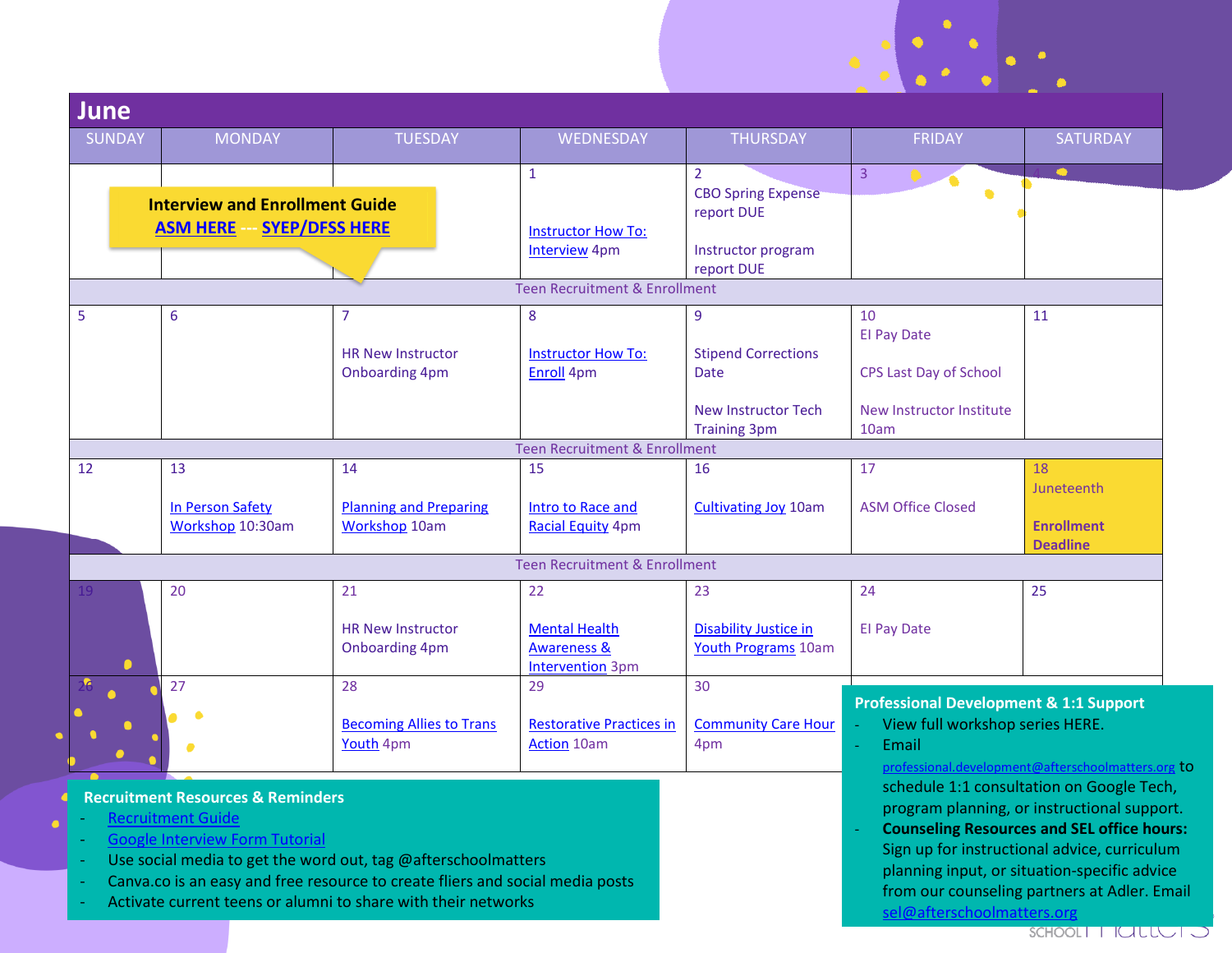| <b>SUNDAY</b> | <b>MONDAY</b>                                                                                                                                                                                  | <b>TUESDAY</b>                                                                                                     | WEDNESDAY                                                                   |                | <b>THURSDAY</b>                                                                                                                                                      | <b>FRIDAY</b>                                                                                                            | SATURDAY  |  |
|---------------|------------------------------------------------------------------------------------------------------------------------------------------------------------------------------------------------|--------------------------------------------------------------------------------------------------------------------|-----------------------------------------------------------------------------|----------------|----------------------------------------------------------------------------------------------------------------------------------------------------------------------|--------------------------------------------------------------------------------------------------------------------------|-----------|--|
|               |                                                                                                                                                                                                |                                                                                                                    |                                                                             |                |                                                                                                                                                                      | $\mathbf{1}$                                                                                                             | $\bullet$ |  |
|               |                                                                                                                                                                                                |                                                                                                                    |                                                                             |                |                                                                                                                                                                      | Send 1 <sup>st</sup> day reminder to<br>teens!                                                                           |           |  |
|               | $\overline{4}$                                                                                                                                                                                 | 5                                                                                                                  | 6                                                                           | $\overline{7}$ |                                                                                                                                                                      | 8                                                                                                                        | 9         |  |
|               | <b>Independence Day</b><br>ASM admin offices<br>closed                                                                                                                                         | <b>First Day of Summer</b><br><b>Programs!</b>                                                                     | <b>Instructor How To:</b><br>Take Attendance &<br><b>Monitor Roster 4pm</b> |                |                                                                                                                                                                      | <b>El Pay Date</b><br><b>Setting Boundaries 10am</b><br><b>Field Trip Requests DUE</b>                                   |           |  |
| 10            | 11                                                                                                                                                                                             | 12                                                                                                                 | 13                                                                          | 14             |                                                                                                                                                                      | 15<br><b>Transformative Supports</b><br>for Teaching Challenges<br>10am                                                  | 16        |  |
|               | <b>Field Trip + Visiting</b><br><b>Professional Request</b>                                                                                                                                    |                                                                                                                    | 20                                                                          | 21             |                                                                                                                                                                      | 22<br><b>El Pay Date</b><br><b>Navigating &amp;</b><br><b>Transforming Community</b><br>Violence 10am                    | 23        |  |
| 24            | 25                                                                                                                                                                                             | 26                                                                                                                 | 27                                                                          | 28             |                                                                                                                                                                      | 29<br><b>Meditation &amp; Mindfulness</b><br>10am                                                                        | 30        |  |
|               | <b>Teen Stipend Helpful Info</b><br>Direct deposit sign up                                                                                                                                     | Lost Wisely Card? Teen call 866-313-6901 to order replacement or attend<br>one of the ASM Replacement Pick Up Days |                                                                             |                | Adv. App: \$1,210                                                                                                                                                    | <b>STIPEND Payment Information</b><br>Single Day \$250   Pre-App: \$375   App: \$420  <br><b>Stipends Basic Document</b> |           |  |
|               | Teen Stipends Hotline (312)-768-5199 or<br>teenstipends@afterschoolmatters.org<br>Remind teens to go into their dashboard to complete checklist items and<br>confirm they are ready to be paid |                                                                                                                    |                                                                             |                | <b>SYEP Teen Payment Information</b><br>\$15 per hour; teens only paid for hours worked<br>Taxes will be taken out of teen payment<br><b>Payment Basics Document</b> |                                                                                                                          |           |  |

## SCHOOL Matters'

 $\ddotsc$ 

 $\sim$   $\sim$